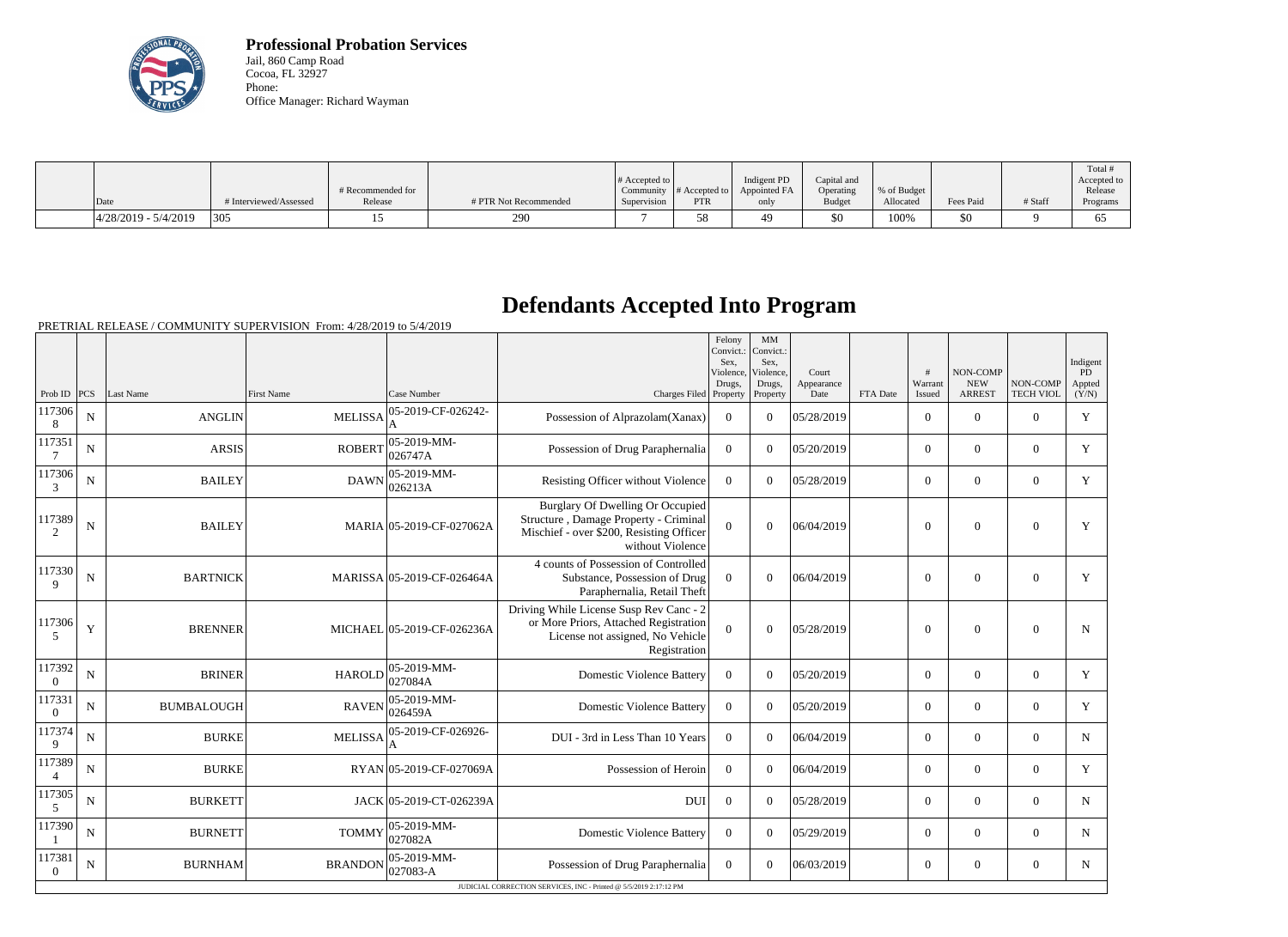## **Defendants Accepted Into Program**

Prob ID | PCS | Last Name | First Name | Case Number | Case Number | Case Number | Charges Filed Felony Convict.: Sex, Violence Drugs, Property MM Convict. Sex, Violence, Drugs, Property Court Appearance<br>Date FTA Date # Warrant Issued NON-COMP NEW ARREST NON-COMP TECH VIOL Indigent PD Appted  $(Y/N)$ 117353 5  $N \begin{bmatrix} 05-2019-MM-1 \end{bmatrix}$  PATRICK  $\begin{bmatrix} 05-2019-MM-1 \end{bmatrix}$ 026695A Domestic Violence Battery <sup>0</sup> <sup>0</sup> 05/31/2019 <sup>0</sup> <sup>0</sup> <sup>0</sup> <sup>Y</sup> 117376 0 N CARPENTER SERINA 05-2019-CF-026893A Possession of Controlled Substance, 2  $\begin{array}{c|c|c|c|c|c|c|c|c} \hline \text{crosses} & \text{of Donu, of Drug Paraphernalia} \hline \end{array}$  0 06/04/2019 0 0 0 0  $\hline \end{array}$  0 0  $\hline$ 117397 3  $N$  CLIFFORD-CASEY MARGARET  $05$ -2019-CT-027260-A  $\text{DUI} \begin{array}{|c|c|c|c|c|c|} \hline \text{O} & \text{O} & \text{O} & \text{O} & \text{O} & \text{O} & \text{O} \ \hline \text{O} & \text{O} & \text{O} & \text{O} & \text{O} & \text{N} \ \hline \end{array}$ 117334 4  $N \begin{bmatrix} \text{COMPTON} \end{bmatrix}$  STEPHANIE 05-2019-MM-<br>026433A 026433A Domestic Violence Battery <sup>0</sup> <sup>0</sup> 05/20/2019 <sup>0</sup> <sup>0</sup> <sup>0</sup> <sup>Y</sup> 117306 4 N CONGDON CURTIS 05-2019-CF-025015A Possession of Oxycodone/Oxycontin/Roxycontin/Roxyc odone, Possession of Alprazolam(Xanax)  $0 \t 0 \t 05/28/2019$  0 0 0 Y 117390 4 N DONOVAN EMERALD 05-2019-CF-027063A Possession of Cocaine, Possession of Drug Paraphernalia  $\begin{array}{c|c|c|c|c|c} 0 & 0 & 06/04/2019 \end{array}$  0 0 0 Y 117389 7 N FOSTER HUNTER 05-2019-CF-027068A Possession of Controlled Substance, Possession of Drug Paraphernalia <sup>0</sup> <sup>0</sup> 06/04/2019 <sup>0</sup> <sup>0</sup> <sup>0</sup> <sup>Y</sup> 117391 3 N | FULLER MARCOS 05-2019-CF-027065A Possession of Cocaine, Poss Drug w/o Valid RX, Possession of Drug Paraphernalia  $0 \t 0 \t 06/04/2019$  0 0 0 y 117391 6 N FULLER MARCOS 05-2019-CF-026809A Sale or Delivery of Cocaine, Possession of Cocaine <sup>0</sup> <sup>0</sup> 06/04/2019 <sup>0</sup> <sup>0</sup> <sup>0</sup> <sup>Y</sup> 117391 8 N GALLAGHER KRISTEN 05-2019-CF-027075A Possession of Controlled Substance 0 0 06/04/2019 0 0 0 0 y 117332 3  $N \begin{bmatrix} \n\text{GARCH} \n\end{bmatrix}$  VICENTE 05-2019-MM-026460A Battery <sup>0</sup> <sup>0</sup> 05/20/2019 <sup>0</sup> <sup>0</sup> <sup>0</sup> <sup>Y</sup> 117306 9  $N \begin{bmatrix} \nGRACZYK-BAULER \n\end{bmatrix}$  GINA  $\begin{bmatrix} 05-2019-MM-0.026229A \n\end{bmatrix}$ 026229A Domestic Violence Battery <sup>0</sup> <sup>0</sup> 05/28/2019 <sup>0</sup> <sup>0</sup> <sup>0</sup> <sup>Y</sup> 117305 3 N GRANTHAM STEPHANIE 05-2019-CT-026230A DUI, Reckless Driving 0 0 06/03/2019 0 0 0 0 N 117306 6  $Y$  GRENET GRENET MICHAEL 05-2019-CT-02621-A 117326 6  $N$  HARWOOD  $\qquad \qquad$  JOSHUA 05-2019-MM-026461A Trespass, Resisting Officer without Violence, Possession of less than 20 grams of Cannabis, Possession of Drug Paraphernalia  $0 \t 0 \t 05/31/2019$  0 0 0 N 117390 2 N HEWATT THOMAS 05-2019-CF-027072A Possession of Heroin, Possession of Methamphetamine <sup>0</sup> <sup>0</sup> 06/04/2019 <sup>0</sup> <sup>0</sup> <sup>0</sup> <sup>Y</sup> 117354 1 <sup>N</sup> HOWERY NANCY 05-2019-MM-026725A Domestic Violence Battery <sup>0</sup> <sup>0</sup> 05/20/2019 <sup>0</sup> <sup>0</sup> <sup>0</sup> <sup>Y</sup> 117322 4  $N \begin{bmatrix} \text{N} & \text{JONES} \end{bmatrix}$  BRANDON 05-2019-MM-026469A DUI, Possession of less than 20 grams of Examples  $\begin{bmatrix} 0 & 0 & 0.05/31/2019 \\ 0 & 0 & 0.05/31/2019 \end{bmatrix}$   $\begin{bmatrix} 0 & 0 & 0 \\ 0 & 0 & 0 \end{bmatrix}$ 117333 9  $N$  KATO BROOKE 05-2019-CF-026422A Possession of Controlled Substance 0 0 06/04/2019 0 0 0 0 0  $\gamma$ 117319 9 N | KENT | JACOB 05-2019-CF-026276A | FEL PETIT THEFT 0 0 05/28/2019 | 0 0 0 0 0 Y 117379 2 N | KUNKLE DOUGLAS 05-2019-CT-027089A DUI, DUI with Property Damage 0 0 06/03/2019 | 0 0 0 N JUDICIAL CORRECTION SERVICES, INC - Printed @ 5/5/2019 2:17:12 PM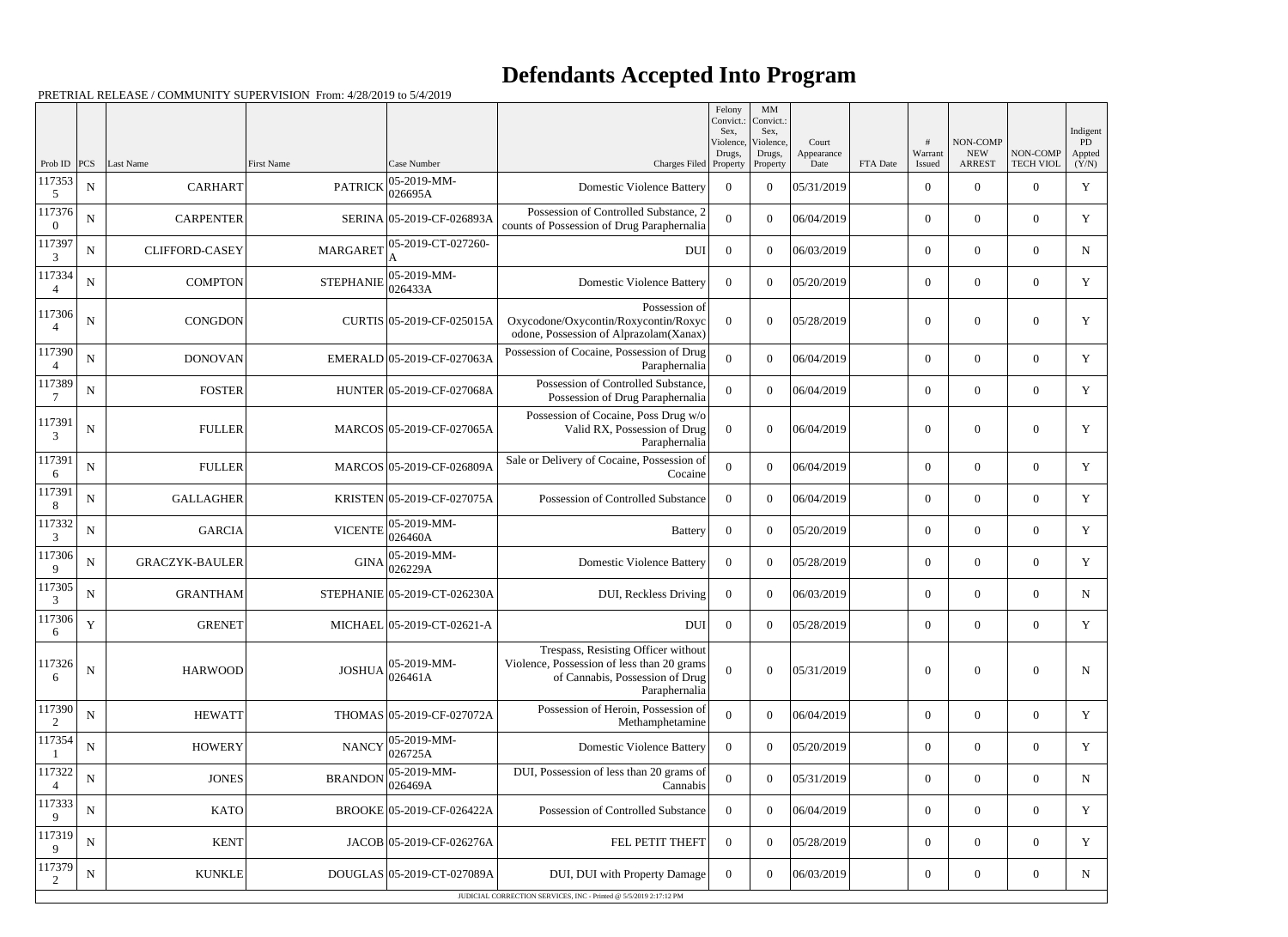## **Defendants Accepted Into Program**

|                      |             |                  |                   |                                |                                                                                                                                                                           | Felony<br>Convict.:<br>Sex, | MM<br>Convict.:<br>Sex,         |                             |          |                   |                                         |                              | Indigent              |
|----------------------|-------------|------------------|-------------------|--------------------------------|---------------------------------------------------------------------------------------------------------------------------------------------------------------------------|-----------------------------|---------------------------------|-----------------------------|----------|-------------------|-----------------------------------------|------------------------------|-----------------------|
| Prob ID              | PCS         | Last Name        | <b>First Name</b> | Case Number                    | Charges Filed Property                                                                                                                                                    | Violence,<br>Drugs,         | Violence,<br>Drugs,<br>Property | Court<br>Appearance<br>Date | FTA Date | Warrant<br>Issued | NON-COMP<br><b>NEW</b><br><b>ARREST</b> | NON-COMP<br><b>TECH VIOL</b> | PD<br>Appted<br>(Y/N) |
| 117318<br>q          | ${\bf N}$   | LOPEZ-SALGADO    | <b>NELFRY</b>     | 05-2019-MM-<br>026283A         | Possession of Drug Paraphernalia                                                                                                                                          | $\overline{0}$              | $\theta$                        | 05/28/2019                  |          | $\overline{0}$    | $\theta$                                | $\overline{0}$               | ${\bf N}$             |
| 117355               | N           | <b>LUGO</b>      |                   | JOCELYN 05-2019-CT-026746A     | DUI, DUI with Property Damage                                                                                                                                             | $\overline{0}$              | $\theta$                        | 05/21/2019                  |          | $\boldsymbol{0}$  | $\overline{0}$                          | $\overline{0}$               | $\mathbf N$           |
| 117321<br>2          | N           | <b>MCDOWELL</b>  | <b>JAMIEL</b>     | 05-2019-CF-026275-             | Possession of Cannabis More than 20<br>Grams                                                                                                                              | $\theta$                    | $\theta$                        | 05/28/2019                  |          | $\overline{0}$    | $\theta$                                | $\overline{0}$               | Y                     |
| 117321<br>5          | N           | <b>MONTAQUE</b>  | <b>JONATHAN</b>   | 05-2019-MM-<br>026255A         | 2 counts of Possession of Drug<br>Paraphernalia                                                                                                                           | $\mathbf{0}$                | $\theta$                        | 05/28/2019                  |          | $\boldsymbol{0}$  | $\overline{0}$                          | $\overline{0}$               | Y                     |
| 117332               | N           | <b>MORALES</b>   |                   | DINELIA 05-2019-CF-026457A     | Possession of Drug Paraphernalia,<br>Possession of Controlled Substance                                                                                                   | $\Omega$                    | $\Omega$                        | 06/04/2019                  |          | $\overline{0}$    | $\theta$                                | $\overline{0}$               | Y                     |
| 117334               | N           | <b>MORGAN</b>    |                   | SEAN 05-2019-CF-021946A        | Possession of Heroin, Poss Of Cocaine<br>Less Than 28 Grams, Possession of<br>Methamphetamine, Possession of<br>Controlled Substance, Possession of Drug<br>Paraphernalia | $\overline{0}$              | $\Omega$                        | 06/04/2019                  |          | $\theta$          | $\Omega$                                | $\overline{0}$               | Y                     |
| 117355<br>2          | ${\bf N}$   | <b>MOXEY</b>     |                   | JENNA 05-2019-CF-026717A       | Domestic Violence Battery, Poss Drug w/o<br>Valid RX, Possession of Drug<br>Paraphernalia                                                                                 | $\overline{0}$              | $\theta$                        | 06/04/2019                  |          | $\overline{0}$    | $\theta$                                | $\overline{0}$               | Y                     |
| 117349               | $\mathbf N$ | <b>NEWMAN</b>    | PHYLICIA          | 05-2019-MM-<br>026722A         | <b>Domestic Violence Battery</b>                                                                                                                                          | $\overline{0}$              | $\theta$                        | 05/20/2019                  |          | $\overline{0}$    | $\overline{0}$                          | $\overline{0}$               | Y                     |
| 117355               | $\mathbf N$ | <b>PASSION</b>   | <b>GABRIEL</b>    | 05-2019-MM-<br>026727A         | Disorderly Intoxication, Resisting Officer<br>without Violence                                                                                                            | $\overline{0}$              | $\theta$                        | 05/20/2019                  |          | $\overline{0}$    | $\overline{0}$                          | $\overline{0}$               | Y                     |
| 117306               | $\mathbf N$ | <b>REEDER</b>    |                   | JAMES 05-2019-CT-026223A       | <b>DUI</b>                                                                                                                                                                | $\overline{0}$              | $\theta$                        | 05/16/2019                  |          | $\overline{0}$    | $\overline{0}$                          | $\overline{0}$               | $\mathbf N$           |
| 117354               | ${\bf N}$   | <b>REESE</b>     |                   | JESSICA 05-2019-CF-026738A     | Possession of Methamphetamine,<br>Possession of Heroin, 2 counts of<br>Possession of Drug Paraphernalia                                                                   | $\Omega$                    | $\theta$                        | 06/04/2019                  |          | $\overline{0}$    | $\Omega$                                | $\overline{0}$               | $\mathbf N$           |
| 117319<br>6          | N           | <b>RITCH</b>     |                   | CHRISTOPHER 05-2019-CF-026274A | Possession of Controlled Substance                                                                                                                                        | $\Omega$                    | $\theta$                        | 05/28/2019                  |          | $\overline{0}$    | $\overline{0}$                          | $\overline{0}$               | Y                     |
| 117392<br>$\sqrt{5}$ | ${\bf N}$   | <b>ROBICHAUD</b> |                   | TYTEN 05-2019-CT-027025A       | Driving While License Susp/Cancel/Rev -<br>1st Offense                                                                                                                    | $\overline{0}$              | $\overline{0}$                  | 05/31/2019                  |          | $\boldsymbol{0}$  | $\boldsymbol{0}$                        | $\boldsymbol{0}$             | Y                     |
| 117320               | $\mathbf N$ | <b>RODELL</b>    | <b>KALEB</b>      | 05-2019-MM-<br>026267A         | Possession of Drug Paraphernalia                                                                                                                                          | $\overline{0}$              | $\overline{0}$                  | 05/28/2019                  |          | $\overline{0}$    | $\overline{0}$                          | $\overline{0}$               | Y                     |
| 117307               | Y           | <b>RODRIGUEZ</b> | <b>OFRA</b>       | 05-2019-CT-026224-             | DUI (2nd Offense)                                                                                                                                                         | $\overline{0}$              | $\theta$                        | 05/14/2019                  |          | $\overline{0}$    | $\overline{0}$                          | $\overline{0}$               | Y                     |
| 117387               | $\mathbf N$ | <b>ROLAND</b>    |                   | LUCILLA 05-2019-CF-025262B     | Burglary Of A Structure, Petit Theft                                                                                                                                      | $\overline{0}$              | $\theta$                        | 06/04/2019                  |          | $\overline{0}$    | $\overline{0}$                          | $\overline{0}$               | Y                     |
| 117321<br>6          | N           | <b>ROMAN</b>     |                   | YAHAIRA 05-2019-CF-026282A     | Possession of less than 20 grams of<br>Cannabis, Possession of Drug<br>Paraphernalia                                                                                      | $\overline{0}$              | $\boldsymbol{0}$                | 05/28/2019                  |          | $\boldsymbol{0}$  | $\overline{0}$                          | $\boldsymbol{0}$             | Y                     |
| 117307               | Y           | <b>SANTIAGO</b>  | <b>GLORIBETH</b>  | 05-2019-MM-<br>026216A         | <b>Domestic Violence Battery</b>                                                                                                                                          | $\overline{0}$              | $\overline{0}$                  | 05/28/2019                  |          | $\overline{0}$    | $\overline{0}$                          | $\overline{0}$               | Y                     |
| 117321               | N           | SCOTT            | <b>SARAH</b>      | 05-2019-MM-<br>026260A         | Petit Theft                                                                                                                                                               | $\overline{0}$              | $\theta$                        | 05/28/2019                  |          | $\overline{0}$    | $\overline{0}$                          | $\overline{0}$               | Y                     |
| 117393               | ${\bf N}$   | <b>SEBRING</b>   |                   | TIMOTHY 05-2019-CF-027137A     | DUI, Driving While License Susp<br>(Habitual Traffic Offender)                                                                                                            | $\theta$                    | $\overline{0}$                  | 06/04/2019                  |          | $\boldsymbol{0}$  | $\boldsymbol{0}$                        | $\boldsymbol{0}$             | Y                     |
|                      |             |                  |                   |                                | JUDICIAL CORRECTION SERVICES, INC - Printed @ 5/5/2019 2:17:12 PM                                                                                                         |                             |                                 |                             |          |                   |                                         |                              |                       |